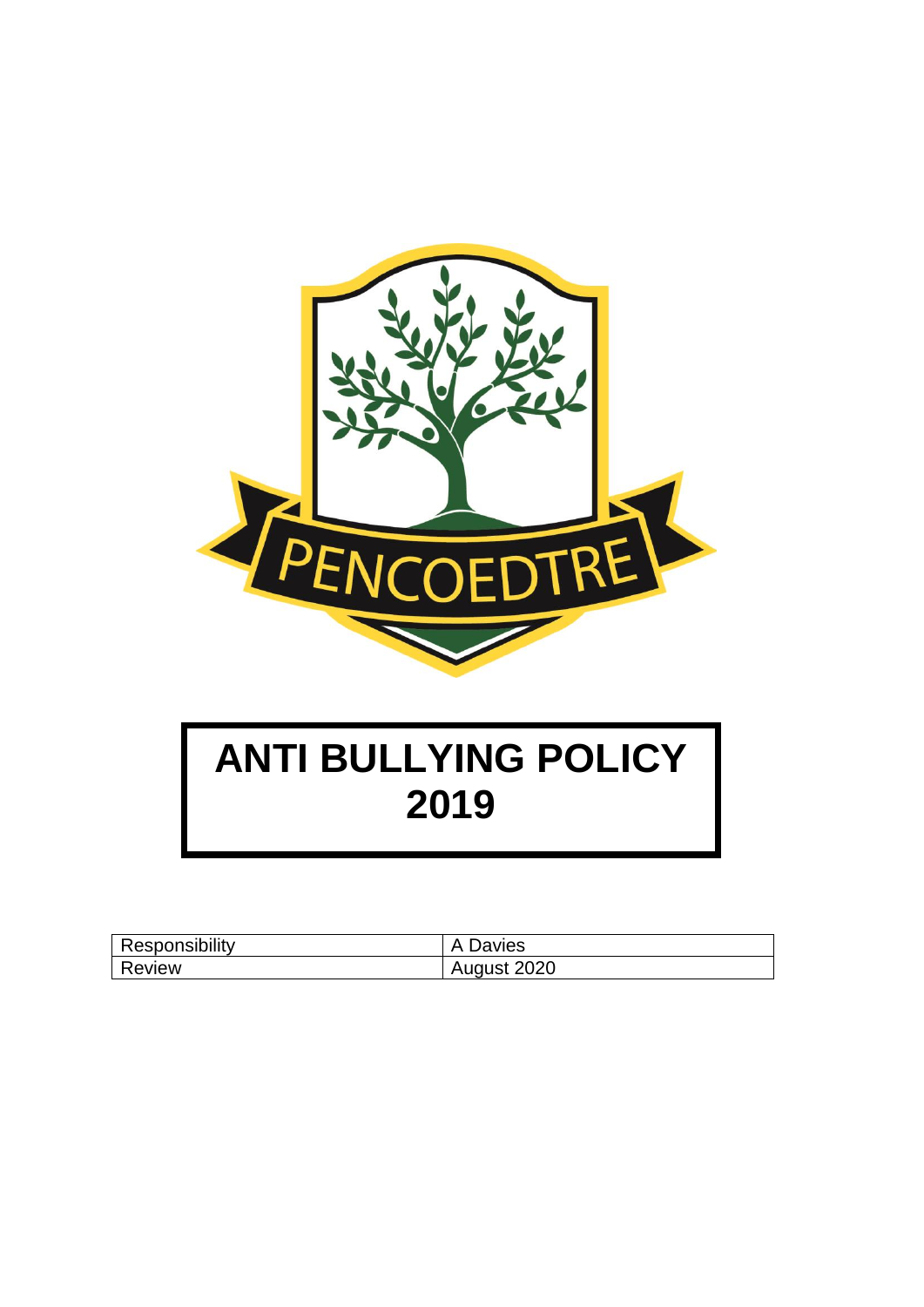## **Anti Bullying Policy 1. Introduction**

Pencoedtre High School is committed to providing a caring, friendly, safe and supportive environment in which staff can work and students can receive their education. Bullying of any kind is unacceptable at Pencoedtre High School. If bullying does occur, all students should be able to tell and know that incidents will be dealt with promptly and effectively. Anyone that knows that bullying is happening is expected to tell staff.

# **2. Aims and Objectives**

2.1 Ensure all governors, staff, students and parents have an understanding of what bullying is.

2.2 Acknowledge that everyone (students and staff) is entitled to feel safe and secure in the school environment, and that bullying is openly acknowledged as being unacceptable.

2.3 Ensure that students, staff, parents and governors understand the procedures to adopt in case of bullying.

2.4 Make sure that anyone involved in being bullied or bullying knows that he/she has the right to be heard and taken seriously, and that people have a chance to talk about and understand bullying.

2.5 Ensure that everyone in school recognizes his/her own responsibility in creating a bully free environment by being watchful of incidents and by reporting them.

2.6 Ensure that all incidents of bullying when they are reported are dealt with as effectively as possible and that they are seen to be dealt with.

# **3. Definition of bullying**

3.1 **Bullying** is defined as behaviour by an individual or group, usually repeated over time, that intentionally hurts another individual or group either physically or emotionally.

3.2 **Cyberbullying** is the use of Information and Communication Technology (ICT) particularly mobile phones and the internet, deliberately to upset someone else.

3.3 **Homophobic bullying** occurs when bullying is motivated by a prejudice against lesbian, gay or bisexual people.

3.4 **Racist bullying** refers to a range of hurtful behaviour, both physical and psychological, that makes the person feel unwelcome, marginalized and excluded, powerless or worthless because of their colour, ethnicity, culture, faith community, national origin or national status. 3.5 **Sexist bullying** is based on sexist attitudes that demean, intimidate or harm another person.

3.6 **Sexual bullying** with a specific sexual dimension or a sexual dynamic be it physical, verbal or non-verbal. This can include verbal comments, touching, graffiti, and spreading images (e.g. 'sexting')

3.7 **Transphobic bullying** describes hurtful behaviour towards people whose sense of their gender or gender identity is different to typical gender 'norms'

#### **4. Behaviours**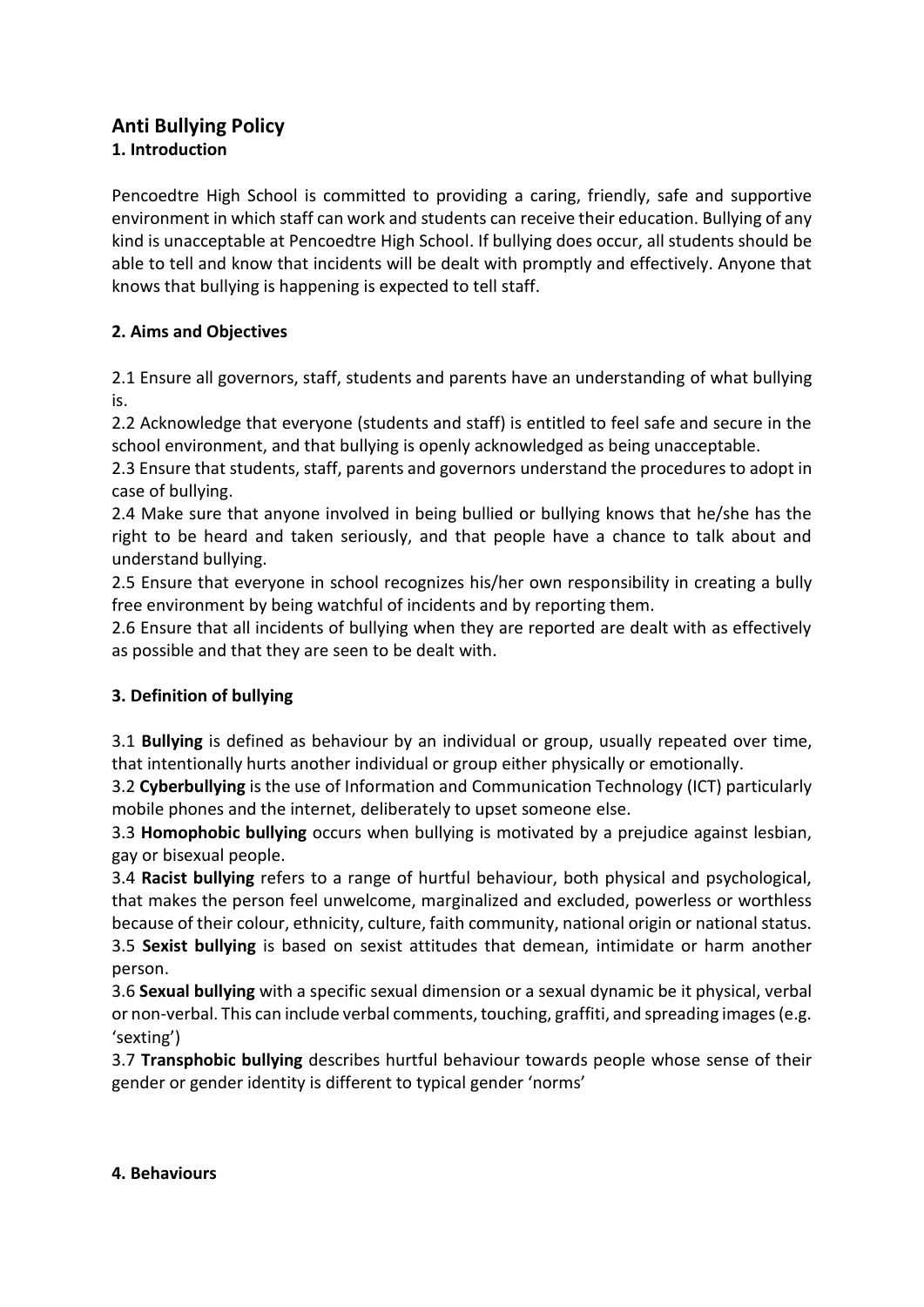Bullying can include the following behaviours:

4.1 **Physical:** hitting, kicking, pushing, taking or damaging belongings

4.2 **Verbal:** name calling, taunting, mocking, insulting, making offensive remarks e.g. racist, sexist or homophobic remarks, repeated teasing, threats, sarcasm, gossiping

4.3 **Indirect:** spreading nasty stories about someone, excluding someone from social groups, leaving notes, failure to speak to acknowledge a person, making someone the subject of malicious rumours, inappropriate text messaging and emailing, sending offensive or degrading images by phone or internet, producing offensive graffiti.

## **5. Some possible signs of bullying**

5.1 **Physical:** unexplained bruises, scratches, cuts, missing belongings, damaged clothes or schoolwork. Loss of appetite, stomach aches, headaches.

5.2 **Emotional:** losing interest in school, withdrawn, secretive, unusual shows of temper, refusal to say why unhappy, high level of anxiety, mood swings, tearfulness for no reason, lack of confidence, headaches and stomach aches, signs of depression

5.3 **Behavioural:** asking to be taken to school, wanting to go home for lunch, taking longer to get home, asks for money, using different routes to school, 'losing' more items than usual, sudden changes in behaviour and mood, concentration difficulties, truancy.

## **6. Roles and responsibilities**

## **6.1 Students:**

6.1.1 Act in a respectful way and supportive manner to all other students reporting any suspected incidents which the victim may be afraid to report

6.1.2 Refrain at all times from behaviour which would contribute to the bullying of other students

6.1.3 Report all incidents of bullying to a member of staff.

6.1.4 Adhere to and promote the principles of this policy.

# **6.2 Staff:**

6.2.1 To be familiar with the school anti bullying policy

6.2.2 To recognise that the responsibility for dealing with bullying incidents rests with all staff

6.2.3 To respond to parents/guardians concerns re bullying issues raised

6.2.4 To keep written records of all incidents of bullying

## **6.3 Parents/guardians**

6.3.1 Stressing to students the importance of social behaviour

6.3.2 Reporting any concerns that they have concerning either victims or perpetrators

6.3.3 Actively supporting the policy on eradicating bullying

## **7. Strategies for the prevention and reduction of bullying**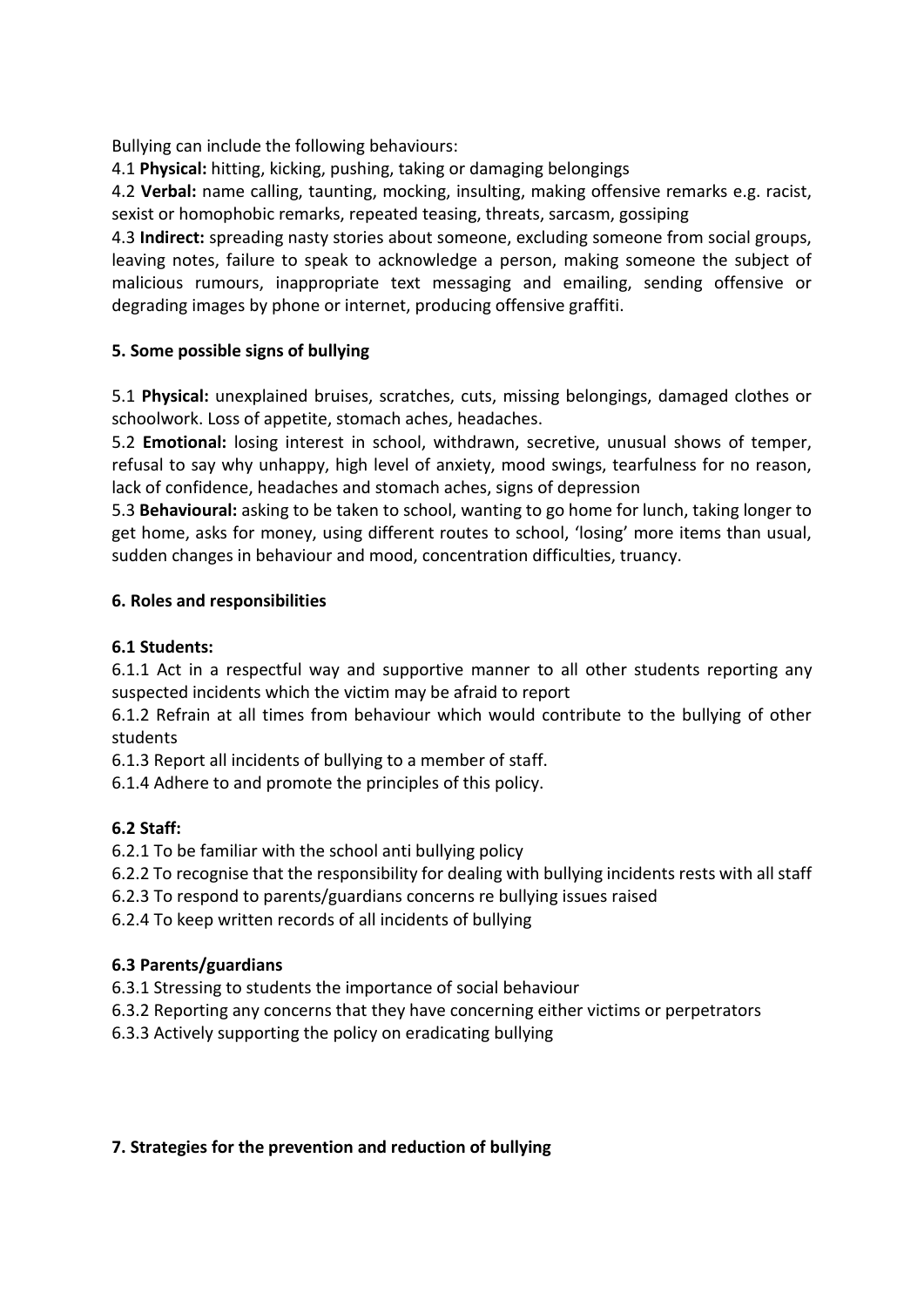7.1 Raise awareness of the nature of bullying through Personal & Social Education (PSE) lessons, form time, assemblies and subject areas to develop students' assertiveness in order that they may feel better able to deal with bullying situations.

7.2 Students confident to tell someone

7.3 To encourage staff to be proactive in combating bullying to serve as a good role model to students.

7.4 Form tutors ready to listen to students and take the appropriate action to support the victim.

7.5 Leaders of Learning available daily to listen and offer support to the victim and sanction the perpetrator.

7.6 Learning & Wellbeing team available daily to listen and offer support.

7.7 Bully box for confidential notes.

7.8 Record of all bullying incidents is on SIMS.

7.9 The monitoring of victims and bullies and the provision of special arrangements for any students considered to be at risk, including guidance, counselling and information on other sources of support.

## **8. Procedures for reporting and responding to bullying:**

8.1 If bullying is suspected or reported the incident will be dealt with immediately by the member of staff who has been approached

8.2 A clear account should be recorded on a log sheet and given to the Form Tutor / Leader of Learning / Learning & Wellbeing Office

8.3 The Form Tutor / Leader of Learning / Learning & Wellbeing Team will interview all concerned and take a statement

8.4 In serious cases parents will be informed and may be asked to come into school to discuss the problem

8.5 If necessary and appropriate the school's liaison police officer will be called.

# **8.6 Students who have been bullied will be supported by:**

8.6.1 Will be offered an immediate opportunity to discuss the experience with their Form Tutor / Leader of Learning / Learning & Wellbeing Team

8.6.2 Reassuring the student

8.6.3 Offering continuous support via Form Tutor / Leader of Learning / Learning & wellbeing Team or School Counsellor.

8.6.4 Restoring self esteem and confidence – Form Tutor, Leader of Learning, Learning & Wellbeing Team, student peer mentors, ELSA trained LSAs

8.6.5 Restorative justice offered

# **8.7 Students who have been bullies will be helped by:**

8.7.1 Discussing what happened

8.7.2 Discovering why the student became involved

8.7.3 Establishing the wrong doing and the need to change

8.7.4 Informing the parents/guardians to help change the attitude of the student

8.7.5 Be encouraged to take part in restorative justice

8.7.6 The bully (bullies) may be asked to apologise genuinely, either written or verbally depending on the circumstance.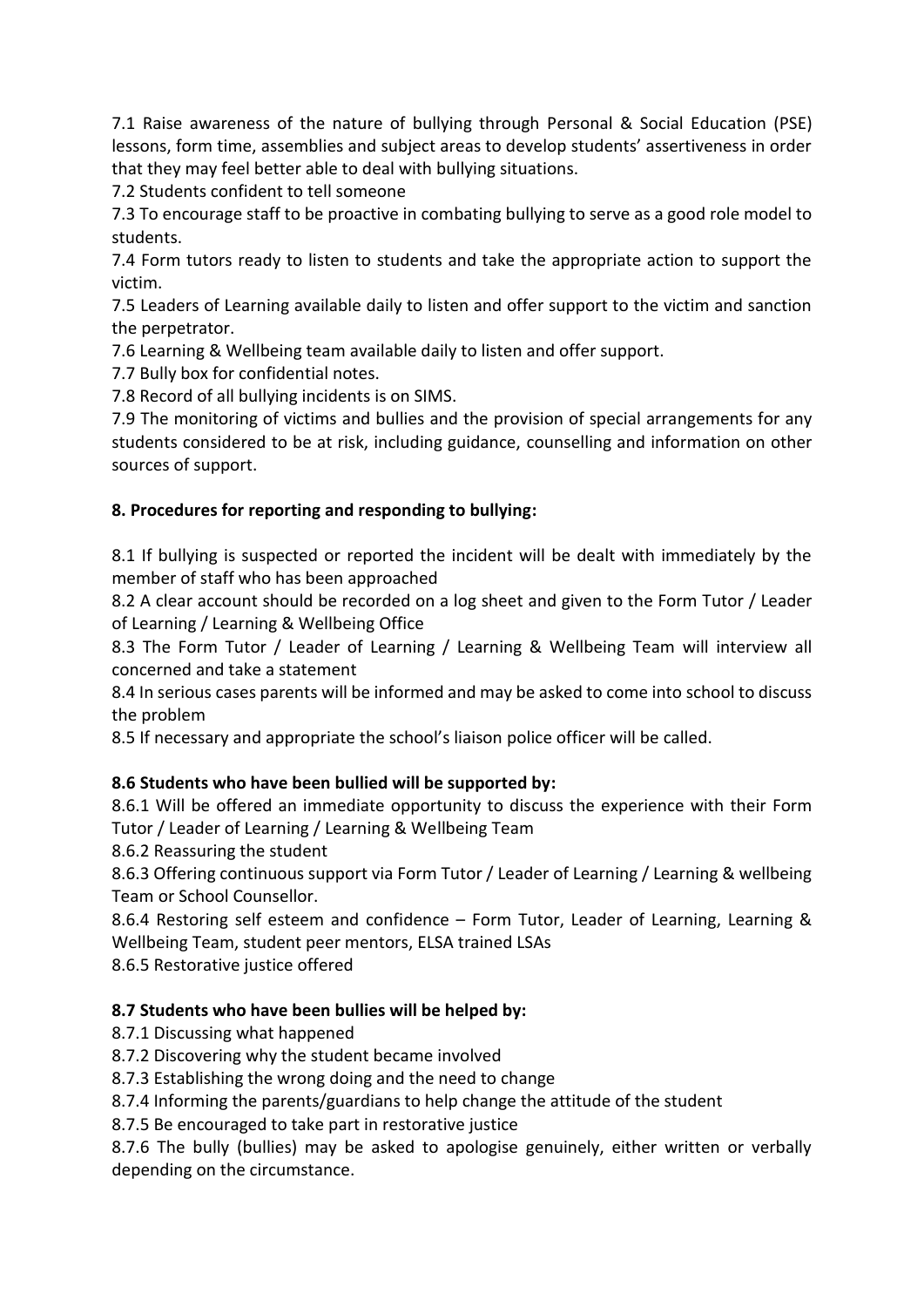8.7.7 For those who have repeatedly bullied a possible referral to the Local Authority Behaviour Support Team.

#### **9. The following disciplinary steps may be taken in line with the School's Culture for Learning Policy:**

Any disciplinary step will take into consideration any previous sanction/intervention regarding bullying.

- 9.1 Warning given by Form Tutor / Leader of Learning
- 9.2 Detention
- 9.3 Isolation
- 9.4 Internal exclusion
- 9.5 Fixed term exclusion
- 9.6 Permanent exclusion in extreme cases

#### **Homophobic Bullying**

9.7 Generic indirect homophobia – detention

9.8 Homophobia aimed at another student or member of staff, contractor or visitor on site – Internal Exclusion

9.9 External exclusion for extreme direct abuse of a homophobic nature.

#### **Racist Bullying**

9.10 Generic indirect Racism – detention

9.11 Racism aimed at another student or member of staff, contractor or visitor on site – Internal Exclusion

9.12 External exclusion for extreme direct abuse of a racist nature.

#### **10. Procedures for monitoring, evaluation and review:**

10.1 The school will review this policy annually and assess its implementation and effectiveness.

10.2 The number of reported and recorded incidents will be kept by each Leader of Learningr and this data will be reviewed termly and recorded with the Local Authority.

**A Guide to Parents If You Are Concerned That Your Child Is Being Bullied:**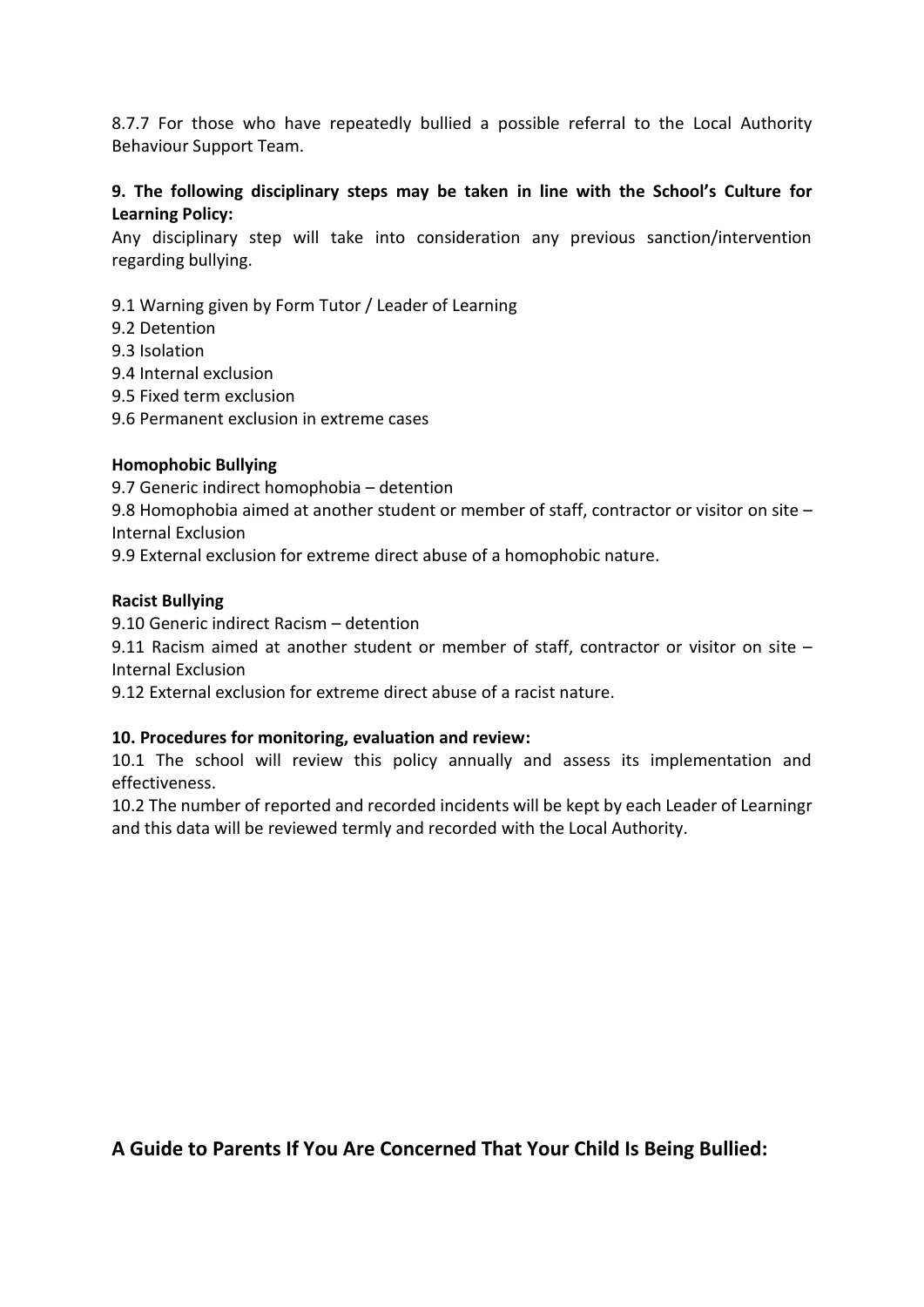**1.** Contact your child's Form Tutor in the first instance, then the Leader of Learning / Learning & Wellbeing department if you are still concerned.

#### **1.1 Homophobic bullying:**

Students that are, or perceived to be gay or lesbian can be the victim of homophobic bullying. This abuse can be either verbal or physical. Pencoedtre High School will not tolerate bullying on the basis of sexual orientation. Students are taught to accept one another for their differences.

#### **1.2 Racist Bullying:**

Students from various backgrounds, ethnicities, cultures, religions can be the victim of racist bullying. This abuse can be either verbal or physical. Pencoedtre High School will not tolerate bullying on the basis of religion, ethnicity or background. Students are taught to accept one another for their differences.

#### **1.3 Cyber bullying:**

Be aware of age restrictions for each site. Keep a record of the bullying e.g. screen shots and print outs.

#### **1.3.1 Mobile Phones – Advice for students:**

- Don't reply to any nasty messages you receive.
- Keep the messages that you have been sent so you can show someone.
- Don't answer any calls from a withheld number, or from a number you don't know.
- If it gets really bad, you could change your number.
- If you change your number, only give out your new number to close friends.
- If the problem is serious, tell the police or call Child Line for free on 0800 1111.
- Don't keep it to yourself or try to deal with it alone. Tell an adult you trust, like a parent, grandparent or teacher. It helps to talk.

Mobile phone operators can't stop or block a particular number from contacting another phone, but you can do this on some types of phone. Check your phone user guide to see if yours can. Mobile phone companies can only take action on the bully's account, such as blocking it, if the police are involved.

**1.3.2 Social Networking sites (e.g. MySpace, Bebo, Piczo, Twitter, Facebook, Last .FM):** It is good practice for social network providers to make reporting incidents of cyber bullying easy, and thus have clear, accessible and prominent reporting features. Many of these reporting features will be within the profiles themselves, so they are "handy" for the user. If social networking sites do receive reports about cyber bullying, they will investigate and can remove content that is illegal or breaks their term and condition in other ways. They can delete the accounts of those who have broken the rules. For more information, help and resources:

www.thinkyouknow.co.uk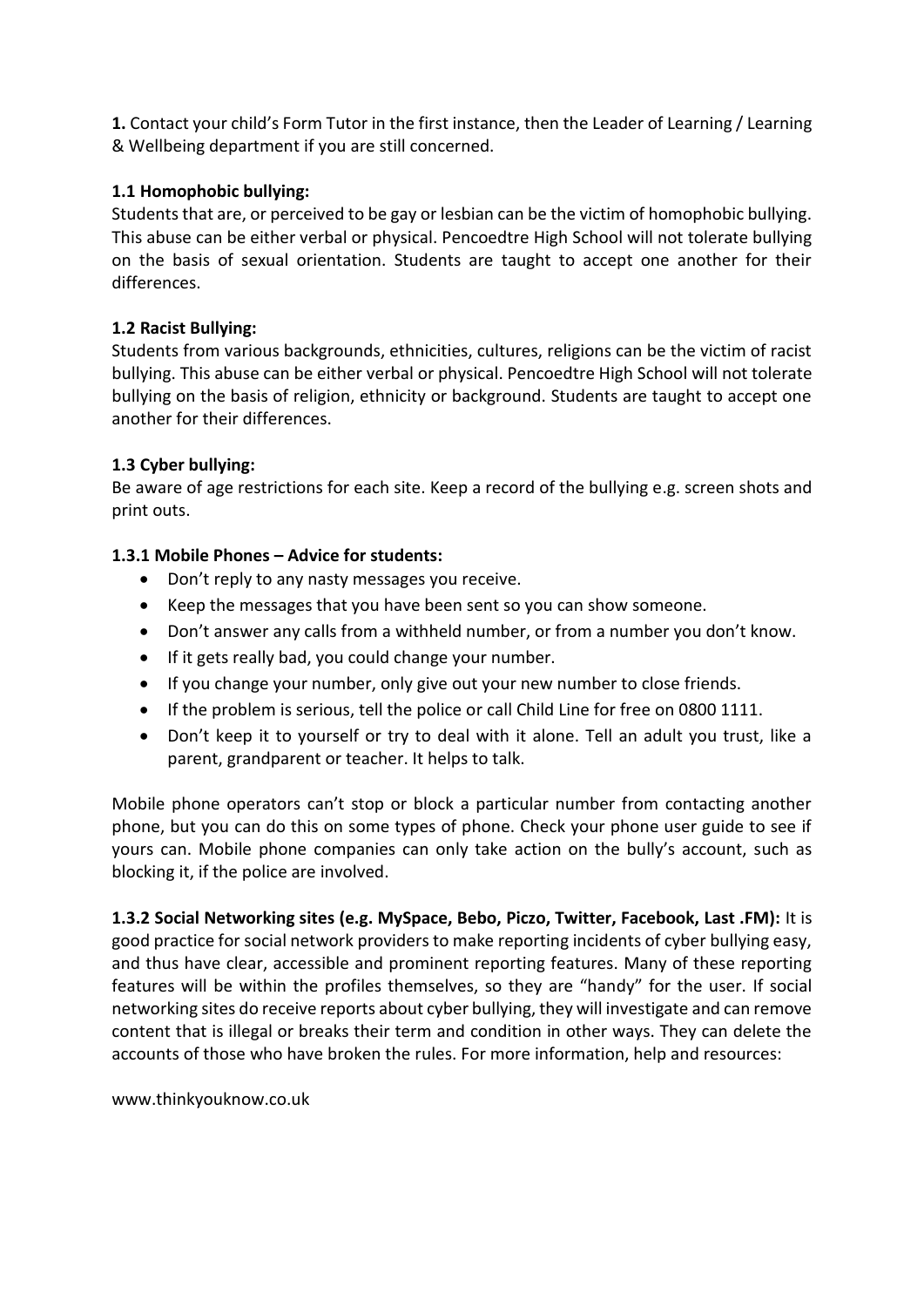**1.3.3** The UK's national centre for protecting students, The Child Exploitation and Online Protection (CEOP) Centre encourage social networking providers to adopt a one click button for students to get immediate police help.

'CLICKCEOP' was launched back in 2006 as an online button for young people to use whenever they are in danger on line. It has already been adopted by hundreds of sites including MSN Live Messenger in the UK and AOL BEBO.

By clicking on the link, students can access a range of advice and guidance from organizations such as the Internet Watch Foundation (IWF), Childline, Beatbullying and GetSafeOnline, as well as CEOP's own specialist teams. Students can also use the link to make reports to CEOP's specialist police teams.

[www.CEOP.gov.uk](http://www.ceop.gov.uk/)

**1.3.4** Contacts of some social network providers:

**Twitter**: report an abusive user by visiting https://Support.twitter.com/forums/abusive user.

**Facebook** – Click on 'report' which can be found near all posted content (a small 'cog' symbol)

**Bebo**: Reports can be made by clicking on a "Report Abuse" link located below the user's profile photo (top left-hand corner of screen) on every Bebo profile page. Bebo users can also report specific media content (i.e. photos, videos, widgets) to the Bebo customer services team by clicking on a "Report Abuse" link located below the content they wish to report.

**My Space:** Reports can be made via the "Contact MySpace" link, which is accessible at the bottom of the MySpace homepage (HTTP://uk.myspace.com), and at the bottom of every page within the MySpace site.

**Piczo:** Reports can be made within the service (there is a "Report Bad Content" button at the top of every member page). At the bottom on the home page and on the "Contact Us" page there is a link to a "Report Abuse" page. The "Report Abuse page can be found at: [http://pic3.piczo.com/public/piczo2/piczoAbuse.jsp.](http://pic3.piczo.com/public/piczo2/piczoAbuse.jsp)

You can find additional information on reporting internet abuse by visiting [www.stopcyberbulying.org](http://www.stopcyberbulying.org/)

**1.3.5 Video-hosting sites:** It is possible to get content taken down from video-hosting sites, though the content will need to be illegal or have broken the terms of service of the site in other ways. On YouTube, perhaps the most well known of such sites, it is possible to report content to the site provider as inappropriate. In order to do this, you will need to create an account (this is free) and log in, then, you will have the option to "flag content as inappropriate". The option to flag the content is under the video content itself. YouTube provides information on what is considered inappropriate in it terms of service. See www.youtube.com/t/terms section 5C.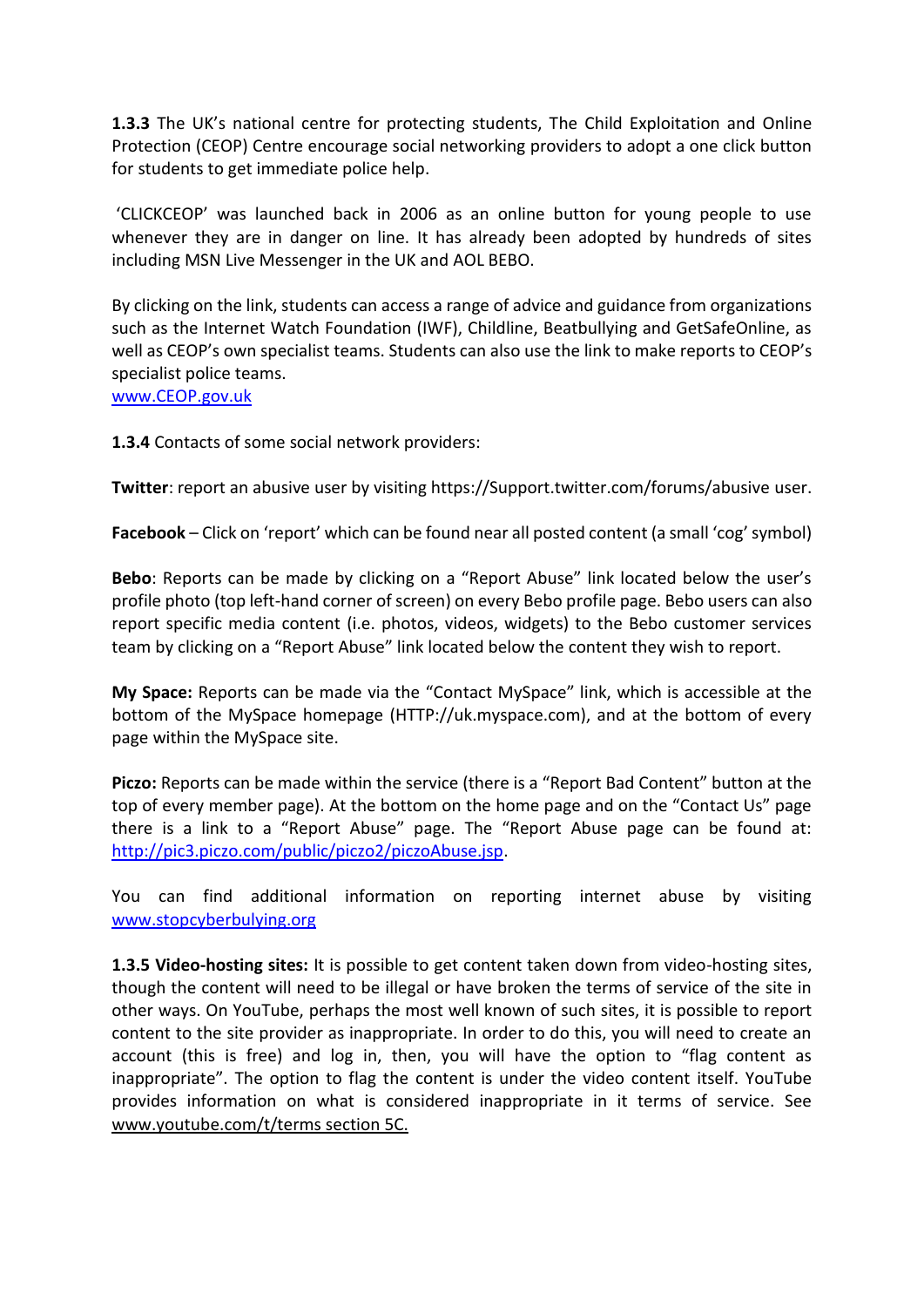**1.3.6 Instant Messenger (e.g. windows Live Messenger or MSN Messenger):** It is good practice for Instant messenger (IM) providers to have visible and easy-to- access reporting features on their service. Instant Messenger providers can investigate and shut down any accounts that have been misused and clearly break their terms of service. The best evidence for the service provider is archived or recorded conversations and most IM providers allow the user to record all messages.

Contact: Contacts of some IM providers:

**MSN:** When in Windows Live Messenger, clicking the "Help" tab will bring up a range of options, including "Report Abuse" and there is also an online feedback form at http://support.msn.com/default.aspx?mkt=en-gb to report on a range of products including MSN Messenger.

Yahoo!: When in Yahoo! Messenger, clicking the "Help" tab will bring up a range of options, including "Report Abuse".

**1.3.7 Chatrooms, individual website owners/forums, message board hosts:** It is good practice for chat providers to have a clear and prominent reporting mechanism to enable the user to contact the service provider. Users that abuse the service can have their account deleted. Some services may be moderated, and the moderators will warn users posting the abusive comments or take down content that breaks their terms of use.

## **2. If you suspect your child is being bullied:**

2.1 Calmly talk with your child about his/her experience

2.2 Make a careful note of what your child tells you, who is involved; how often the bullying has occurred; where it happened and what happened

2.3 Reassure your child that he/she has done the right thing to tell you about the bullying 2.4 Encourage your child to talk to their Form Tutor.

## **3. Talking with teachers about bullying:**

3.1 Try and stay calm – bear in mind that the teacher may have no idea that your child is being bullied or may have heard conflicting accounts of an incident

3.2 Be as specific as possible about what your child says has happened – give dates, places and name of other children involved

3.3 Make a note of what action the school intends to take

3.4 Ask if there is anything you can do to help your child or the school

3.5 Stay in touch with the school; let them know if things improve as well as if problems continue.

## **4. If you are not satisfied:**

It is recognised that bullying is not easy to control. You may have to be patient with the school but the best advice is for you to keep encouraging your child to talk to staff if they continue to experience problems. The most effective way to stop bullying in the longer term is to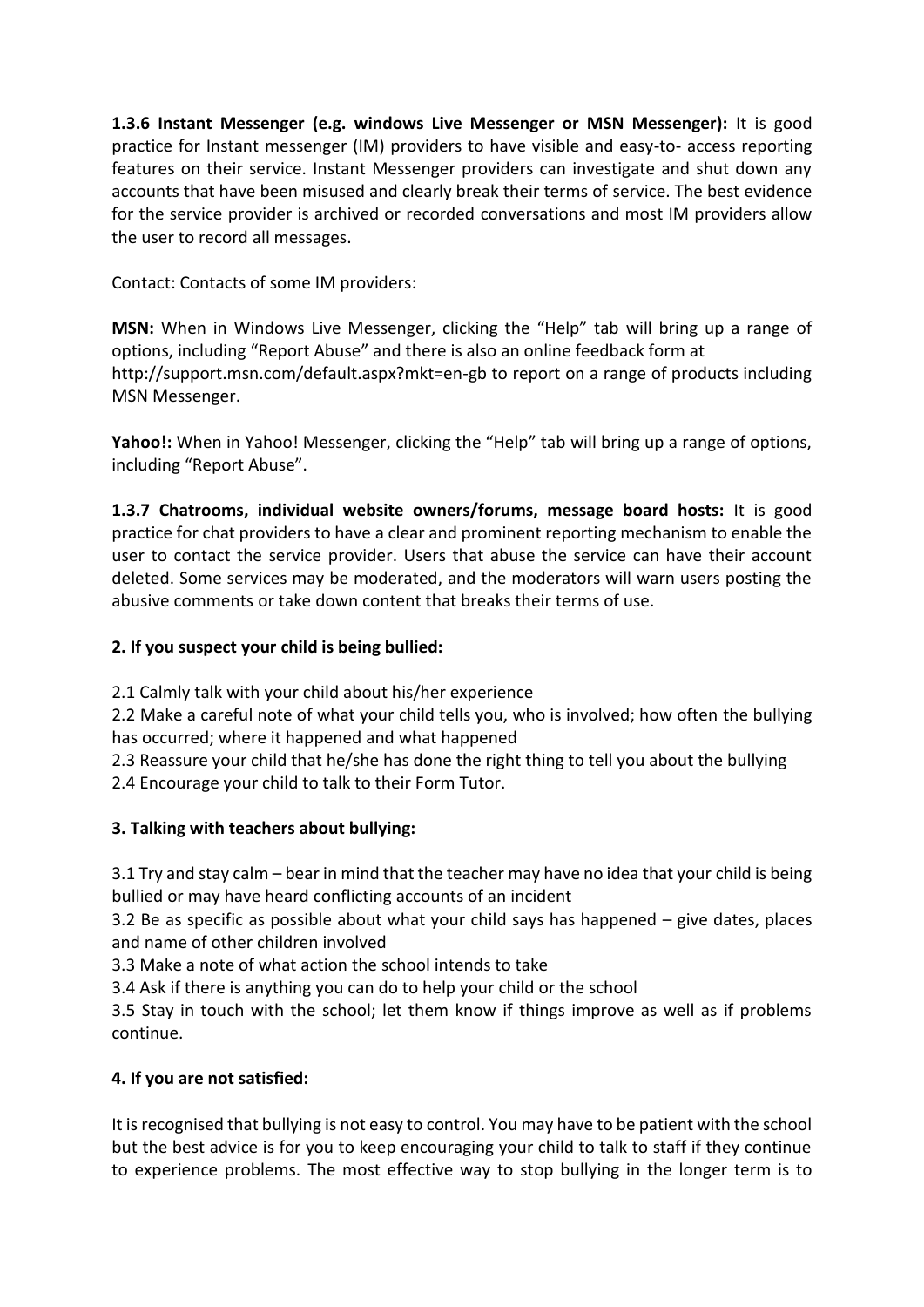continue to work together to solve the problem. The school does not wish for your child to be unhappy anymore than you do.

#### **5. What to do if your child is bullying other students.**

Many children may be involved in bullying other pupils at some time or other. Often parents are not aware that their child is involved in bullying. Children sometimes bully others because:

- 5.1 They don't know it is wrong
- 5.2 They are copying older pupils whom they admire
- 5.3 They haven't learnt other, better ways of mixing with their school friends
- 5.4 Their friends encourage them to bully
- 5.5 They are going through a difficult time and are acting out aggressive feelings.

To stop your child from bullying others:

5.6 Talk with your child; explain that what he/she is doing is unacceptable and makes other children unhappy

5.7 Make an appointment to see your child's Head of Year; explain the problems, discuss how you and the school can stop him/her bullying others

5.8 Regularly check with your child how things are going at school.

#### **6. Finally:**

Whilst we are confident and proud to say that few students are bullied at Pencoedtre High School, it is not an area where we can afford to be complacent. Even if one child is bullied, it is one young person who may not be happy and able to fulfil their potential, and therefore it is our collective responsibility to work hard to ensure that bullying is effectively dealt with in Pencoedtre High School.

**APPENDIX 1**

**USEFUL WEBSITES**